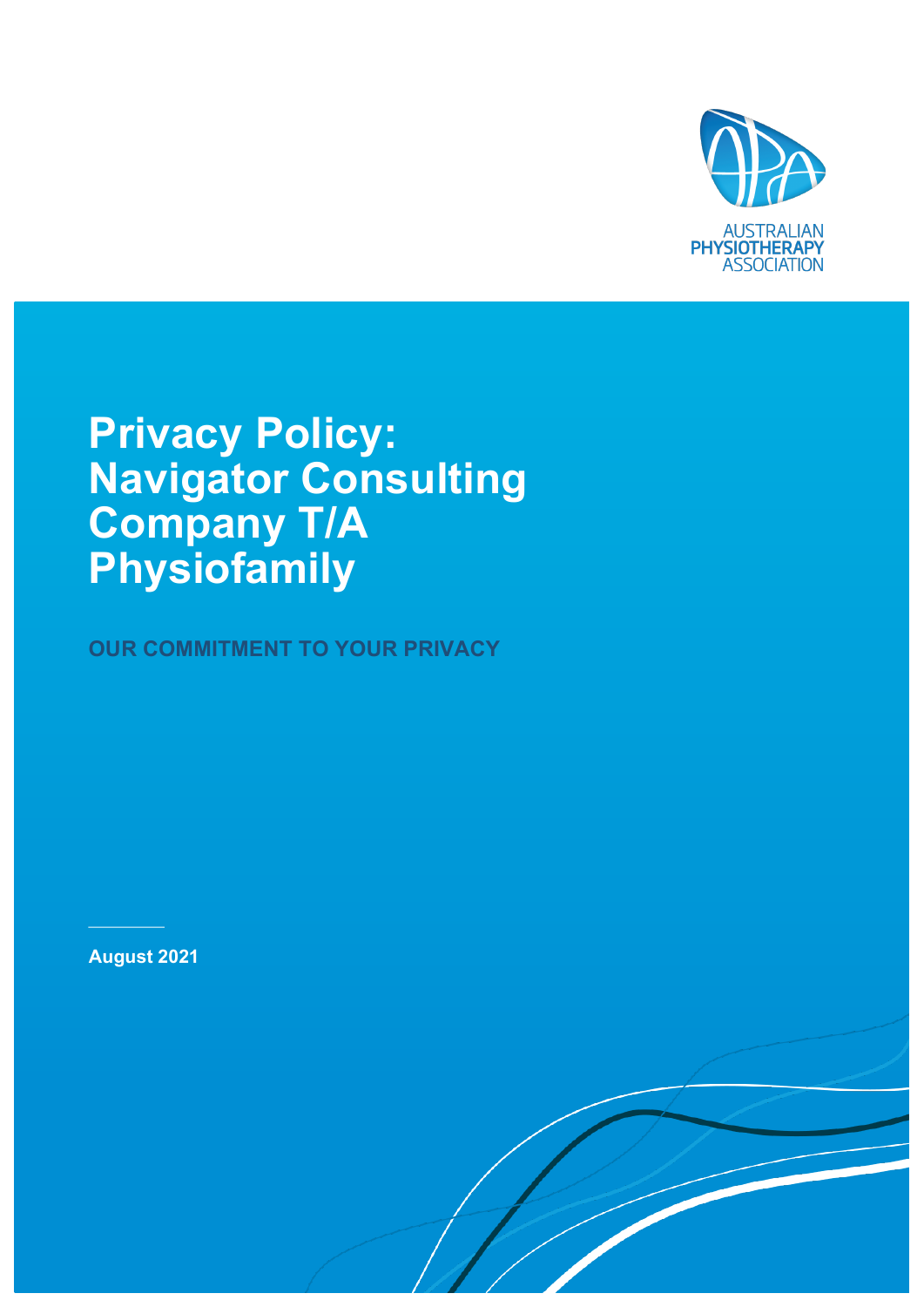

# **Privacy Policy of**

# *Navigator Consulting Company, trading as Physiofamily*

#### **Our commitment to your privacy**

We are committed to handling personal information about you, including health information about you, in accordance with the requirements of the Commonwealth Privacy Act 1988.

In this Policy, we explain:

- what kind of information we collect and hold about you
- how and why we collect it
- what we do with that information and who we share it with (and when)
- your right to seek access to, and if required correction of, the records we hold about you
- your right to make a privacy complaint, to us and others
- whether we are likely to disclose information about you to overseas recipients.

### **What kind of personal information do we collect about you?**

We collect and hold the following kind of information about you:

- your name, address, date of birth, email and contact details
- information about your family or relatives
- information about other health professionals involved in your care
- any government identifiers such as Medicare number, DVA number. However, we do not use these for the purposes of identifying you in our practice
- other health information about you such as: a record of your symptoms, your relevant medical history, the diagnosis made and the treatment we give you:
	- specialist reports
	- test results
	- your appointment and billing details
	- your prescriptions
	- your healthcare identifier
	- your help fund details
	- other information about you collected for the purposes of providing care to you.



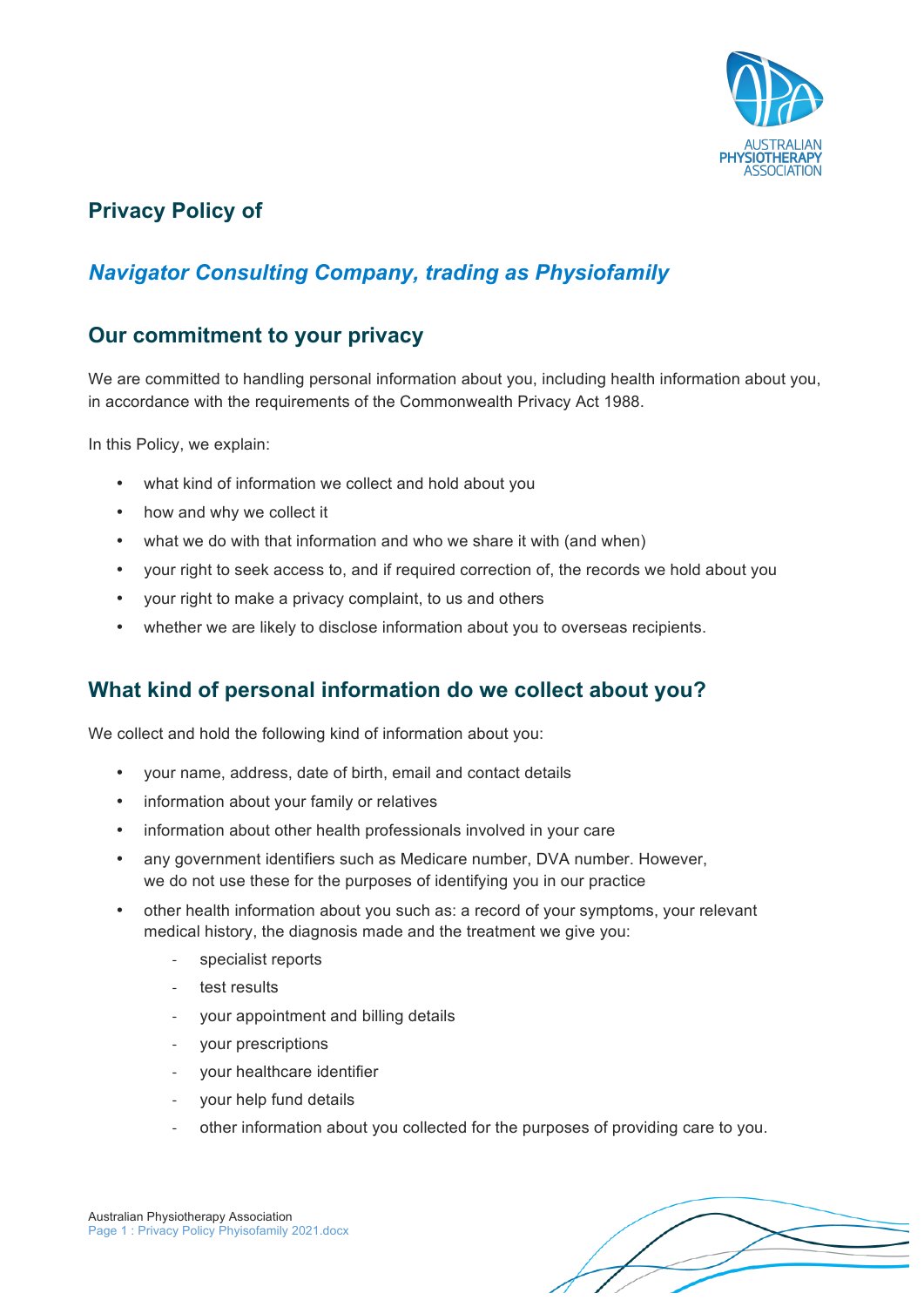

# **How do we collect and hold your personal information?**

We will generally collect personal information about you in these ways:

- directly from you when you give us your details (eg, face-to-face, over the phone, via registration form)
- from a person responsible for you
- from a third party where we are permitted by law to do that (eg. other health care professionals involved in your care, from your health insurer, from the My Health Record system etc.).

### **Why do we collect and use information about you?**

We primarily collect and use personal information about you to provide our physiotherapy services to you and to communicate with you and others involved in your care in relation to those services.

We also sometimes use that information for other purposes, including:

- to help us manage our accounts and administrative services, including billing, arrangements with health funds, pursuing unpaid accounts, management of our IT systems and
- to conduct accreditation, quality assurance or internal audits.

### **When and why might we share information about you with others?**

We may disclose information about you to others outside of our practice as permitted or required under law. This will include situations where we disclose information about you in order:

- to comply with our legal obligations (eg. mandatory reporting under legislation, responding to a court order or subpoena)
- to consult with other health professionals involved in your healthcare
- to get test results from diagnostic and pathology services
- to claim on insurance
- to communicate with your health fund, with government and other regulatory bodies such as Medicare
- to help us manage our accounts and administrative services (eg. billing or debt recovery, arrangements with health funds, pursuing unpaid accounts etc.)
- to lessen or prevent a serious threat to a patient's life, health or safety or a serious threat to public health or safety
- to help in locating a missing person
- to establish, exercise or defend an equitable claim through the My Health Record

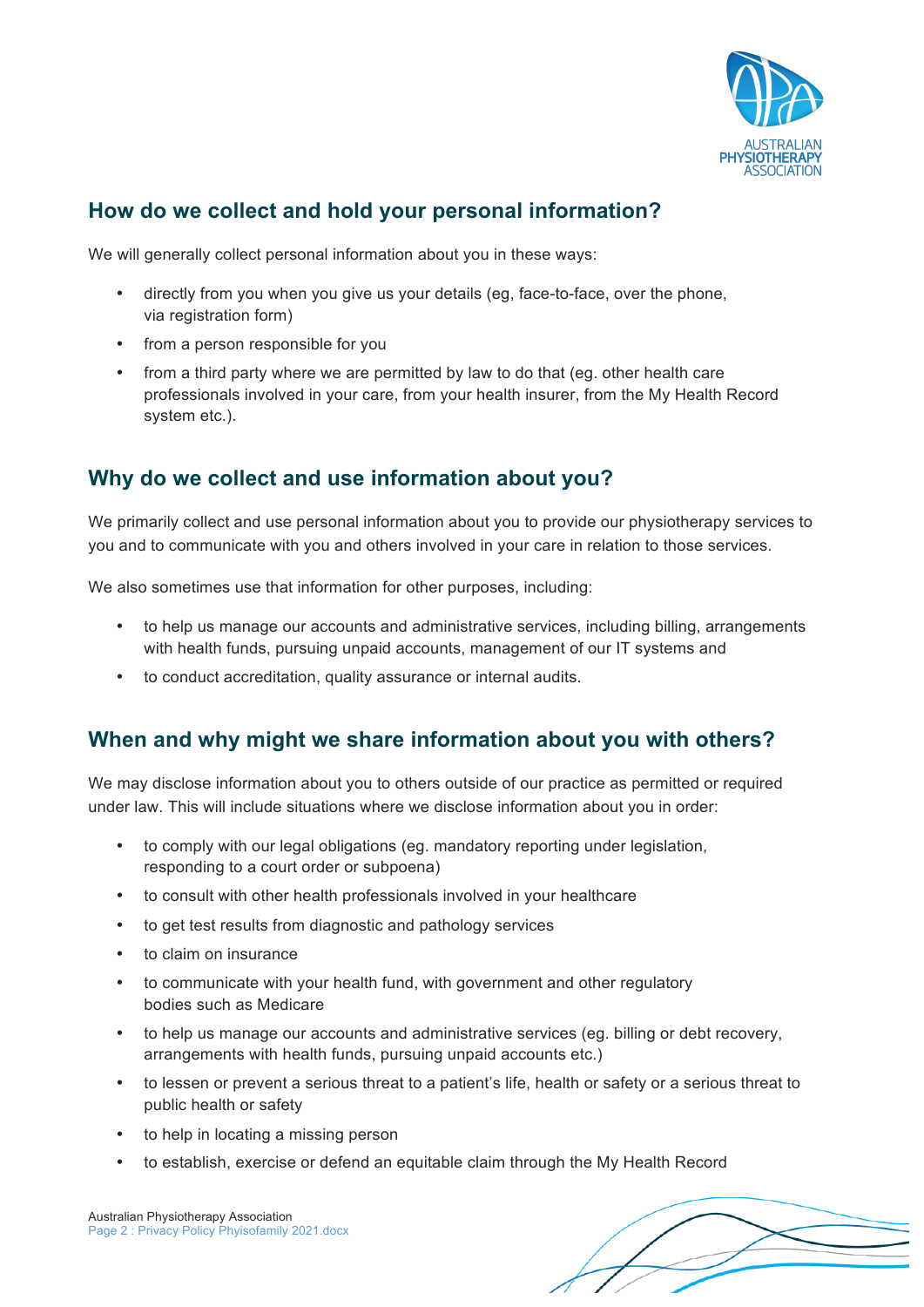

- to prepare the defence of anticipated or existing legal proceedings
- to discharge notification obligations to liability insurers.

#### **Your right to seek access to and to seek correction of the information we hold about you**

You have the right to seek access to and correction of the personal information we hold about you.

We will normally respond to your request within 30 days. To make the request, you should contact *Melissa Merrin: melissa@physiofamily.net.au*

If you think that the information we hold about you is not correct, let us know in writing. We will take reasonable steps to correct your personal information where the information is not accurate or up-to-date. From time to time, we may also ask you to verify that the information we hold about you is correct and current. And please notify us if and when your contact details change (see 'how to contact us').

#### Security: how we hold your personal information

We take reasonable steps to protect the information we hold about you. These are designed to prevent unauthorised access, modification or disclosure and to prevent misuse and loss. This includes:

- holding information in secure cloud storage (Cliniko practice software management system)
- access to information restricted on a 'need to know' basis and
- strong password protections when accessing the information on a computer.
- Your right to receive treatment from us anonymously (or by using a pseudonym)

Where it is lawful and practicable for us to do so, you can be treated anonymously or through use of a pseudonym (a name other than yours).